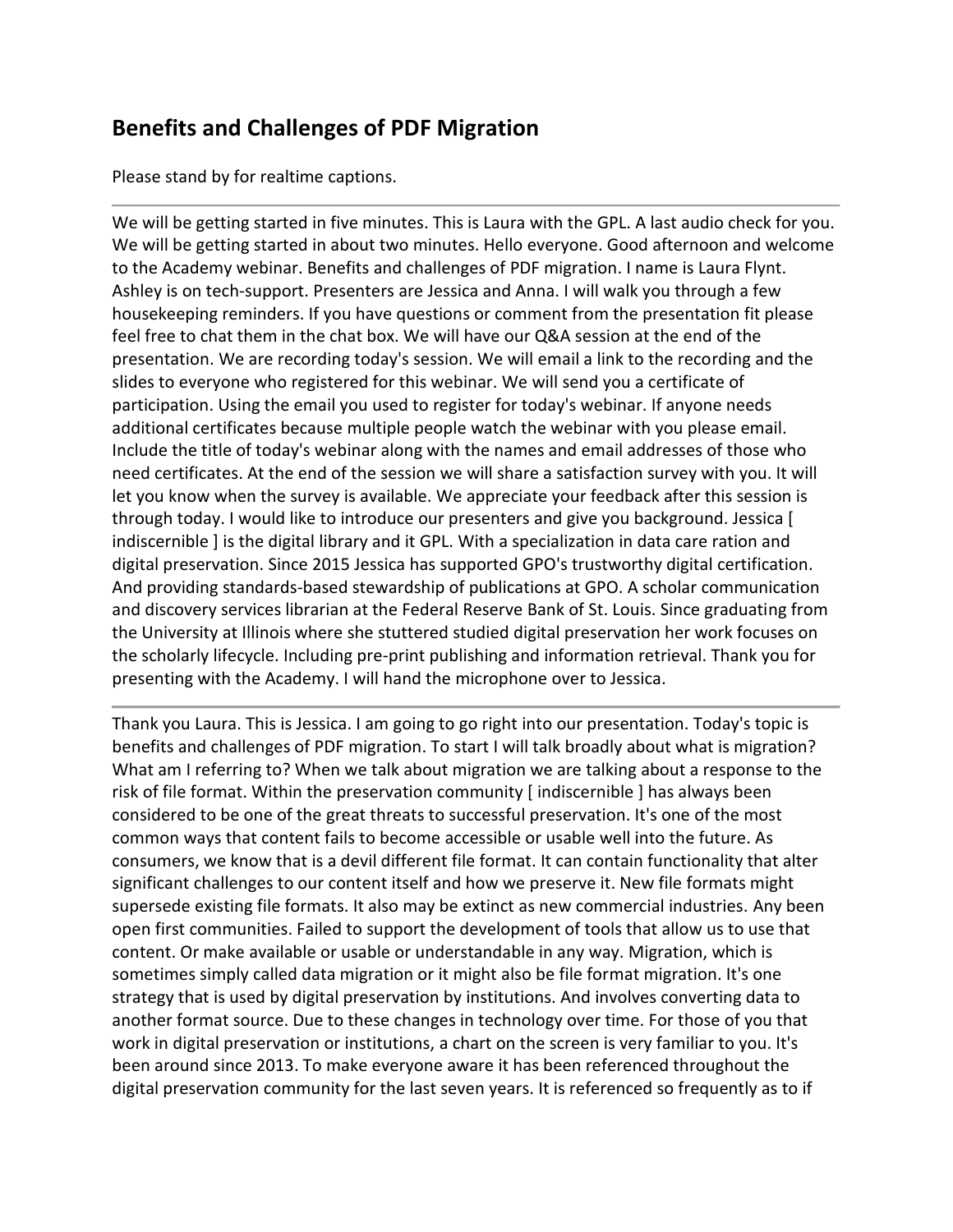assume it is just a general activity we do as digital preservation. It is an activity that all institutions will actively plan for, as part of their responsibility as digital preservation stewards. In 2013 this is where the concept of migration became so ubiquitous within our community. The national digital store chip alliance has levels of digital preservation. It is maturity model still used till this day. Really the only thing to point out here on this screen is when it comes to how institutions are preserving file formats specifically. There is level 1 and level 2 and level 3 and level 4. Level 4 is considered to be that state where the institution is doing the most it can do to preserve content responsibility. In this level. Saying the institutions will format migration. Or similar activities as needed. These are considered to be sort of the goal of what our institutions should be trying to do. When do we do it? When is there an appropriate time to migrate. When should we implement into business procedures? The preservation best practices really encourages institutions to develop a robust file format monitoring strategy. This is a process of proactively characterizing all of the content you have in your repository. Knowing with the significant properties of that content are, and what needs to be retained over time. From that information you would then develop a monitoring plan, or a monitoring strategy. You may call it something else in your institution. You will essentially have some sort of proactive plan of how you are going to [ indiscernible ] about what is happening with the file formats. So you know is this file format likely to become obsolete in the next five or 10 years? Is it already obsolete? Some of this might include developing communication plans are to medication strategies around how you communicate to your administration or your users. How certain types of content may or may not have supporting technologies to actually use it in the most ideal state. This provide some examples that are out there. Of what you can refer to when you putting together a monitoring plan. This can be the [ indiscernible ] Congress sustainability digital file format registry. And the national archives also has a very robust digital preservation framework now that has just recently been released. Both of these are good resources when they break down every individual file format type that is there. Another really good resource is the digital preservation collations watch report. These come out infrequently. They are still a good resource to subscribe and stay informed about how different file formats are changing over time and what the different levels or risks are across each of them. To relate this specifically to the work that's going on at GPO and some of the project teams I am a part of , for those of you that might not already know on December 28 of 2018 [ indiscernible ] made history by becoming the first organization United States and the second organization in the world to achieve ISO certification for our [indiscernible ]. The isil standard is considered to be the highest level of achievement for any digital preservation institution. It's a process that includes a third-party audit by an accredited body that assesses all components of the institutions digital reservation processes. This is across all areas of organizational infrastructure. Digital object management, and also infrastructure and security risk management. At the end of our audit I certifying body provided recommendations for how to continue our success. Going into future audits. At that time, in 2018 two of the recommendations that came from our auditor included that we work with our content producers to improve the standardization of [ indiscernible ]. Submission information packages. So the content we are receiving -- I think somebody else is not muted. Okay, sorry. They recommend we work with our producer so there is more [ indiscernible ] of the concept coming to our repository. That can be centralization in a variety of ways. That means that GPL has more of a relationship with how the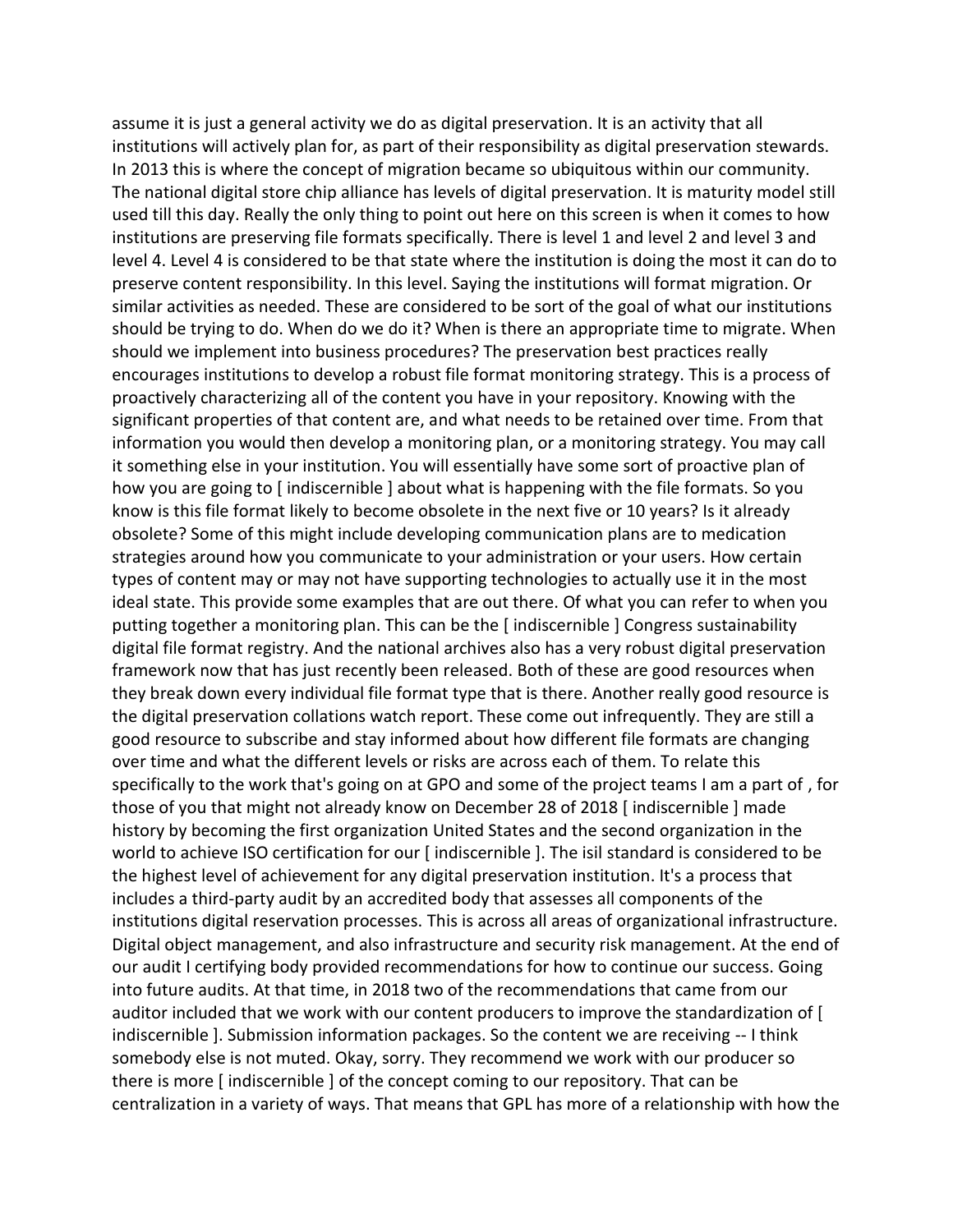content is actually created at the start. So that we have no more control over how it is being preserved. Later in our own workflows. That would be an ideal goal that we have for an opportunity we could look into. The other suggestion that they made is that even though our current preservation system works great for our current holdings we do need to prepare for new publishing paradigms going into the future. That will be the case for any digital repository institution anywhere. Inherit nature of working with digital anything in this era. Things change over time. Specifically with the changing perspective of what is or is not a publication. And working with the federal government. And the various types of information that are made available to the public. That GPO may or may not and just going into the future. While neither of these recommendations explicitly NHTSA needs that GPO develop a migration strategy, both of these recommendations do implicitly reflect this awareness that GPOs is determined by our capability to standardize content within our collections. Which allows us to provide more control over any possible threat. And as well as our opportunity to proactively monitor future developments in software capabilities as it relates to file formats and future publishing paradigms. From this GPO has actually established this group called the risk review board. This is an internal working committee that was established that documents all high-level risks for our repository, and each of those risks are documented input into a registry, we then develop a specific handling plan. And mitigation strategy. Specific to each of those risks. Of those risks we have documented is the risk of file format obsolescence. Specifically what would be the greatest risk would be some sort of obsolescence relating to PDF. The large majority of our digital collection is PDF content because we have documented file format obsolescence is a potential risk, something that is definitely in our registry and we want to create a handling plan for it, for GPO this means we might have to look into migration as a potential solution. It seems to be the appropriate route to go. Specifically because our content is so heavily PDF content. We thought it would be best to start to scope this specifically to the PDF file format. And think about specifically what would it look like to develop a pilot project potentially. To explore PDF file format migration, and if we were to do that we focus in on it says all other PDF formats, these are PDFs that are not PDF a. These are versions of 1.0 to 1.57. They are deemed endangered. They faced technical challenges to preservation or responsibility for [ indiscernible ] poorly understood or were the responsible agencies are poorly equipped to meet preservation needs. It made it seem as though there is something inherently more presentable about PDFA and more preferable about PDFA. In that any PDFs that are not PDFA are inherently less presentable or inherently more difficult to be preserved, or bringing these other sort of risks into considerations deemed by the digital preservation community at large and the international preservation community. It seemed quite logical from this. Also a lot of the other literature that exists out there that PDFA would be the file format we would want to move all of our PDFs to in an ideal state. This is an assumption we are working with at this point. Just to reiterate there are other reasons why this seems to be logical. This is also consistent with all of the recommendations and guidelines that are currently being provided by many federal institutions. The national archives and members of Congress and [ indiscernible ] and Fendi and even GPO. We all currently have language that exists. In some form or another. Instructing other libraries and partner institutions that when possible you should create your content in PDFA. When possible you should strive to preserve your content in PDFA. This is ubiquitous recommendations across all of our major library institutions at this point in time. After this it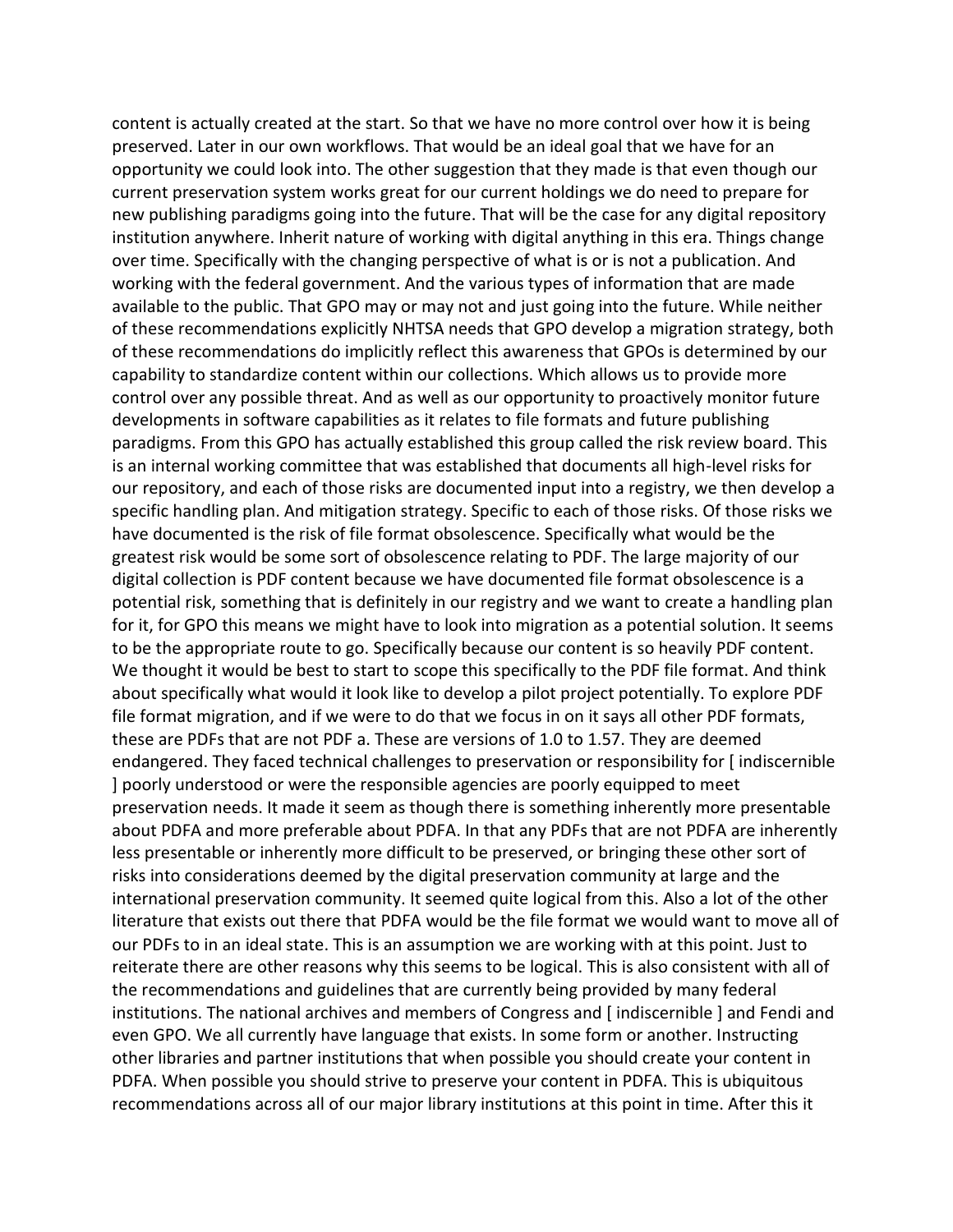does seem as if a full endorsement of PDFA is appropriate. It might not be that simple. As we found out. This is where I will let everyone know I am not a PDF technical expert. From what we do know it helps to revisit what exactly is a PDF. If we talk about PDF versus PDF a. PDF is a container to several components of data. When combined they can experience similar to interacting with print media. These components, if you think about a PDF file and the document it made up of all of the smaller parts. These parts can include line art, text, images and metadata and embedded objects and text. Color scheme is an different object types. All these different components reference one another. There is dictionaries and occasionally these interactive components like JavaScript. They are generated almost as layers. They are compressed out the maroon thickly. This compression allows a PDF reading software to make them available to the users. When you're interacting with them from a user perspective you're not seeing the various layers. For most people if you are using screen reading different technology that's a different experience. There are different components of the PDF. It is all enabled through semantic and coding. That semantic encoding allows us to experience these parts as if they were not layered or if they were not parts. It is all enabled do three different tagging and protocols as well. It is all of those different parts. As you might imagine. That create dependencies on other proprietary technologies or standards. To make a PDF successful. Dependencies could be dictionaries or iso-standards for colors. It could be security data or digital technology. There is all of these other things that exist outside of the PDF itself. That the encoding of a PDF makes reference to. Every time there is this back and forth referencing that creates more inherent dependencies. Potentially those are things that could be a risk to digital preservation. You may not be able to control those other dependencies. Those dependencies might change over time. A basic PDF, a basic PDF that is not PDFA , it allows for more flexibility when it comes to those dependencies. That allows potential for those flexibilities and and dependencies to exist. The PDFA is more strict. That is why PDFA supposedly has the benefits that it has for preservation. It is more strict and does not allow for that many dependencies. PDFA formats are intended for long-term preservation. Their intended to represent, to preserve a static visual appearance over time that is independent of any of the tools and systems that are used for creating or restoring or rendering files. There's more constraint from eight PDFA standard. The intent is for PDFA to maximize device independence. It is to be self containing. And self describing and self-documenting. All of these self things. So you are not referencing other things but the self-contained document. This is achieved through a set of restrictions. The restrictions can include the requirement for all fonts to be embedded. It does not allow for JavaScript. It might not allow for video and audio content. It has a specific compression scheme. It might not allow for color spaces that are not embedded. It also might not allow for certain types of inscription. These are examples of things that PDFA really has a light of control over. In order to make it PDFA standard embedded. These are also all of the things that specifically allow PDFA to really be about maintaining that visual image. That is what it is trying to do. We felt as if PDFA would be the appropriate file format for us to do a migration pilot with. We were starting from this point. We were learning about the differences between PDF in PDFA. We really wanted to see are there other institutions that have done something like this? It is nice that I get to present this presentation with Anna. Her master thesis work was a large component of information that we referenced in our own research going about this topic. Anna is more familiar with a large-scale migration sort of tool pilot that we were envisioning for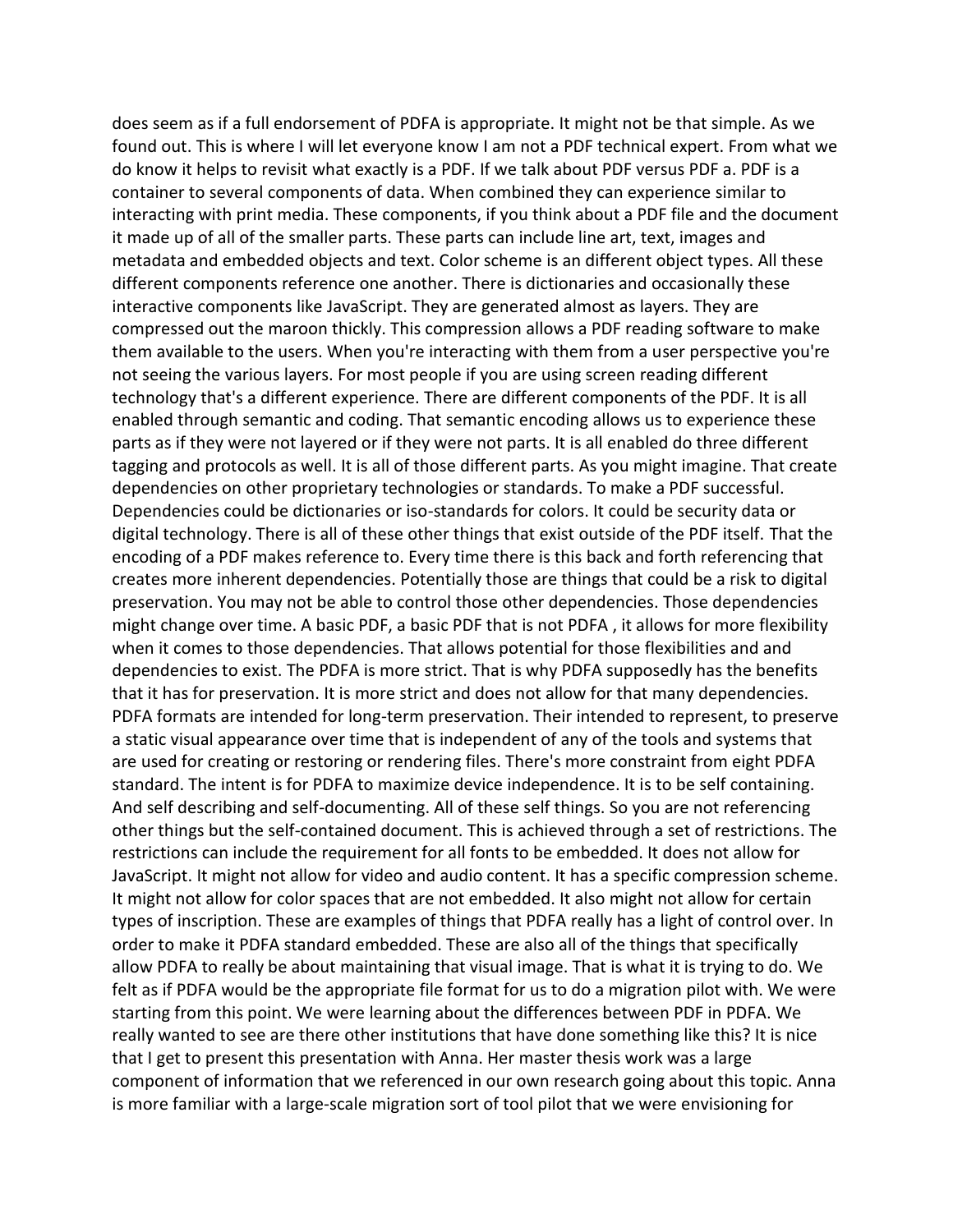ourselves. We found that these restrictions of PDFA provide this long-term reassurance of fidelity and integrity of content. There's and certainty and controlled risk that when you take a PDF and you convert to PDFA, in order to have it conform to the PDFA standard you are potentially going to be disabling certain features of that original PDF. And that transformation process. That might impact information or significant properties in the PDF that could get lost. They could get altered, or they are always different things within the PDF that any of those components could be changed once you try to Mexico eczema migrated PDFA. You can look individually by PDF. And make sure you are not losing parts of that visual integrity that you really wanted to maintain. When we were looking at some of the work that Anna did, when we try to find other institutions that have done things like this we found other institutions are not choosing to do mass migration. At least not with PDF. We did find that the library was an institution that out right concluded in their own assessment that wholesale migration of PDF content to PDFA is unwise. Not a good idea. This did make us pause even more. Definitely brought us to this whole question again about is migration really the solution? This is where GPO is sort of it right now in our own research phase of this migration process. It is ongoing. We do not have a clear-cut answer or solution specific to PDF just yet. We are grateful that we recently received the opportunity to become allies of the member of the PDF Association. The archives are also members of the PDF Association. This is an opportunity that will allow us to speak directly with industry experts at the PDF Association. It will allow us to have access to active technical working groups that contribute to the PDF standards. These technical experts can provide us more detailed information about validation software for PDF file formats. And help us better understand the very technical individual components of PDF. From this opportunity we are realizing that there might be paths going forward that are more beneficial or more practical than doing migration at this time. For instance, as you are talking to industry experts we learned that implementing PDF validation software such as one called vera PDF might be a better solution now than what our time would be spent trying to do a migration pilot. There PDF is a technology that provides a report of why a PDF can or cannot be migrated. If it were to be migrated what components of it would need to be altered? And would potentially impact properties in the PDF that might have implications for being rendered for its authenticity. This is a technology is supported by the PDF Association. It might give us a way to better characterize our PDF content. In order to better develop registries of what features are or are not within our PDFs. From there we can create more specific risk handling plans. Or determine exactly how risky migration may or may not be across the heterogeneous nature of approximately 7 million PDFs that we have in our repository. On a philosophical level the research endeavor brought us back to our initial hesitations. About the DPC bit list. That question of our PDFs that are not PDFA inherently more endangered? On a philosophical level we actually think it might be possible to argue that isn't exactly the case. Or at the very least this is not an assumption best to approach the topic of migration from. If you have a large collection of PDF content and you migrated to PDF a, that migration process itself might create so much risk through the needed changes to those PDFs that it does not outweigh any benefits of the migration and self. It does not make, if you're ultimately having to have the most presentable collection of migration might not be the solution. From what we are learning it seems as though at the end of the day you want to preserve the content. You want to preserve the user experience. You want to make sure that you have to always understand your content.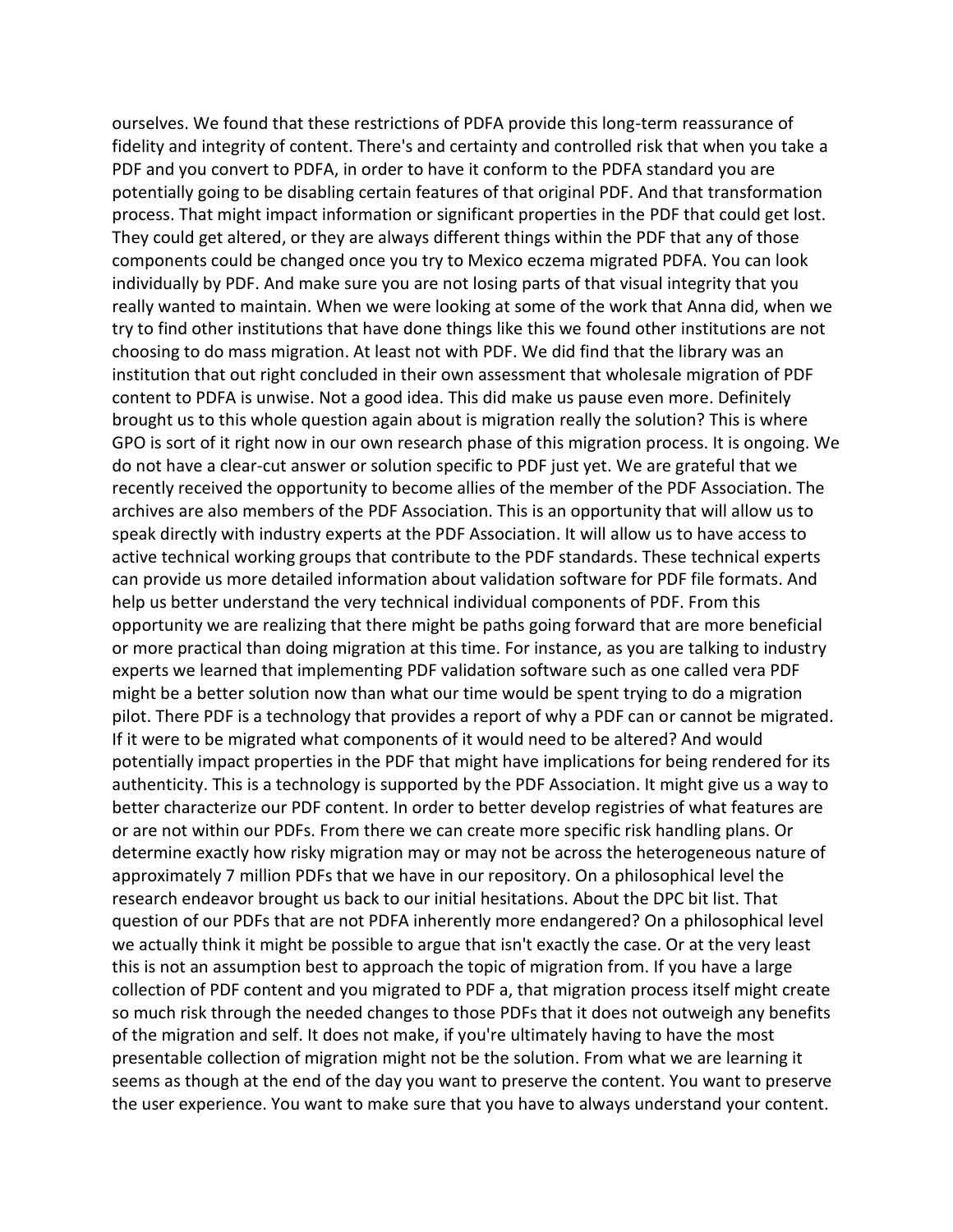More than anything else. If you do not understand the individual components of this PDF file you cannot really make a well informed judgment call on just how risky it is to convert from PDF to PDFA. From that it does not seem to be so clear cut as simply saying anything that isn't PDF a is inherently less preserve a bowl. This slide contains all of the main resources that have really informed our project group. And some of the conclusion our team has come to on this. I am more than happy to answer the questions at the end of our presentation. For now I will transfer over to Anna

Thank you Jessica. Hello everyone. Good afternoon and thank you for joining us today. In this portion of the webinar I will expand upon several components and considerations specific to the PDFA for a PDF archival file format. The real question, do you really want PDFA? We will investigate this question in the context of different institution types. We will consider the risks, specifically some cases of loss when migrating to PDFA. Also, we will investigate why PDFA should not be considered a silver bullet for ensuring the sustainability of electronic documents. As Jessica noted in her presentation. PDFA is a variation of PDF. Regulated by the international organization of standardization in the [ indiscernible ] 005 standard is an elect Tronic document file format for long-term preservation. It's a variation of PDF. What is exactly the difference? PDFA differs from the standard PDF as well as other file formats. Its intent to mitigate issues by embedding information needed to render content. For example, when I opened this presentation on Windows the slides I drafted on a Mac operating system. The thought specific to my Mac operating system were lost. They were not installed on my Windows operating system. As a PDFA the font information would have been stored in the file. The following are rendered as expected even on a different operating system. We know that PDF are excellent containers for aggregating content. That is why we use them, right? Let's think of PDFA is the ultimate container for consistently rendering the content. Like the preferred thoughts I had. In the file on my Mac operating system. In 2005 the iso-005 standard was first released. This version expresses how a PDF version, 1.4, might be created in a more sustainable or archival format. That is with PDFA 1. With this version came two levels of conformance. Conformant level a and B. A fulfills all the iso-00 five requirements. Notably information about how the file is structured. Level B captures information about the file visually appears. Note that while the conformance level A uses the term accessible, that does not equate accessibility. Such as accessibility for screen readers. There is another variation of PDF called the universal accessibility to actually get sent to accessibility for users who need a screen reader. Back to level B, as I mentioned it captures information about how the file appears visually. Digitized files often contain obstacle character recognition. Which doesn't conform to the file structure requirement of come performance level A. As such digitized son content is best suited for basic performance. When working on a newspaper project among the most common issues I encountered in the PDF file structures with the absences of linearization. Which improves loading up the many layers of the PDF file in a web browser. So that they OCR doesn't render first. Also, it improves and requires PDF tagging which establishes a logical reading order of content. In the cased of digitized newspapers the embedded OCR text blocks are not always ordered correctly. PDF tagging is impossible there either. On January 29, 2007 Adobe announced its intent to release the full specification of PDF to AIM or the Association for information and image management. For the purpose of publication by the international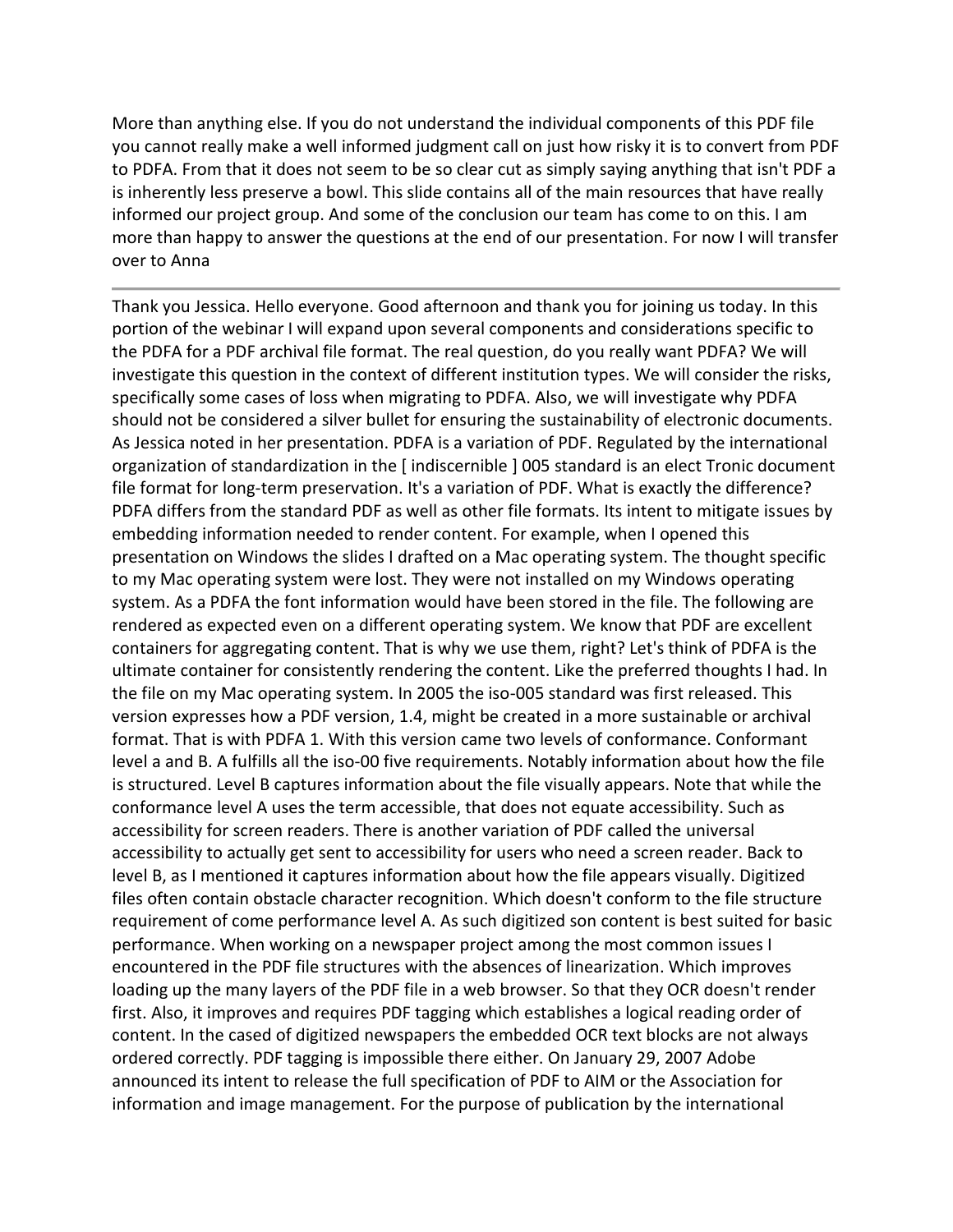organization for standardization. In July 2008 the PDF version 1.7 was published as a digital standard in ISO 3200 1. Of years later the release of PDF two. With that release performance level U for Unicode was introduced. Level U is almost the same as B inquires the [ indiscernible ] of embedded fonts. Here we have PDF a one and two and all the comport performance levels now on 2 PDF a three. Like PDF a two it supports all levels of performance. The disputed difference is that PDFA three allows embedding of any file type. This flexibility is almost exquisite in some cases which we will look at in a bit. Under criticism are notable risks of archive quality. It is illustrated in a [indiscernible ] report. The report acknowledges that the file format maybe is for certain situations that require manipulation of files. For general long-term preservation. The use of PDFA one or two which do not allow embedding of any file type. Those are suggested. The underlying difference between the ISO standards is to accommodate different versions of PDF. Version 1.44 PDFA one , while PDF a three circumstance dashed by embedding any type of file thus introducing risks associated with those file types. It is not in a safe contained PDF a world. On the previous slide you may recall that -- adding sustainable quality to the new PDF version. A new version of the new version of PDF. Not extended version to the PDF format described and other ISO [ indiscernible ] versions. Enough of the details. For more information on PDFA I recommend viewing the PDF associations PDFA in a nutshell guide. Which you can see in the resource list. On to more interesting content , being cases of loss. Interestingly enough to me at least. As referenced in the NASD report there are risks to migrating to PDFA no matter the standard version. Earlier just the highlighted elements for bid and in PDFA such as JavaScript. And certainly file types, excuse me font types. Here I will highlight three cases in which the rules are problematic. First up is font embedding. A colleague who knows ancient Greek much better than I do. That is anyone who even knows the faintest commands of language. The colleague noted even the slightest change in placement is a critical risk. Illustrated in the slide. Between the last letters of the third line actually better represent the meeting when created as a PDFA with Adobe acrobat D.C. The performance tools. It is creating more meaningful representation than in the source file. That is good. This happen without our knowledge. It had to be visually assessed. It happened without the author's knowledge. The author's intentions it could prove detrimental in some cases. If the die critic was lost altogether the die critic has structural meaning to the artifact this script was written on. Without the structural information a lot of content is lost. Just with that one that we lost to conforming to PDFA. Here we have identified a significant property for student certification that uses a [ indiscernible ] script. I.e. the font embedded from the source file that did not confirm conform to PDFA. Onto image and tribulation. And a master thesis on PDFA the author states that several PDFA conformant software removed interpolation from embedded images. Conforming to the ISO -- specification. Which states if and image dictionary contains the interpolate key its value shall be false. The example and a slide, all other embedded features including image width, height and color space and compression remain the same after migration. The embedded features remain the same the pixel array was not consistent across migrations. As you can see here on this slide. On the top left the source file image and the other three images are post migration. These last two cases were identified in electronic theses and dissertations that have been deposited in an institutional repository. These cases would not have been result of mass migration but rather the result of recommended practices for creation of these and dissertations. The content creators would have been responsible for any changes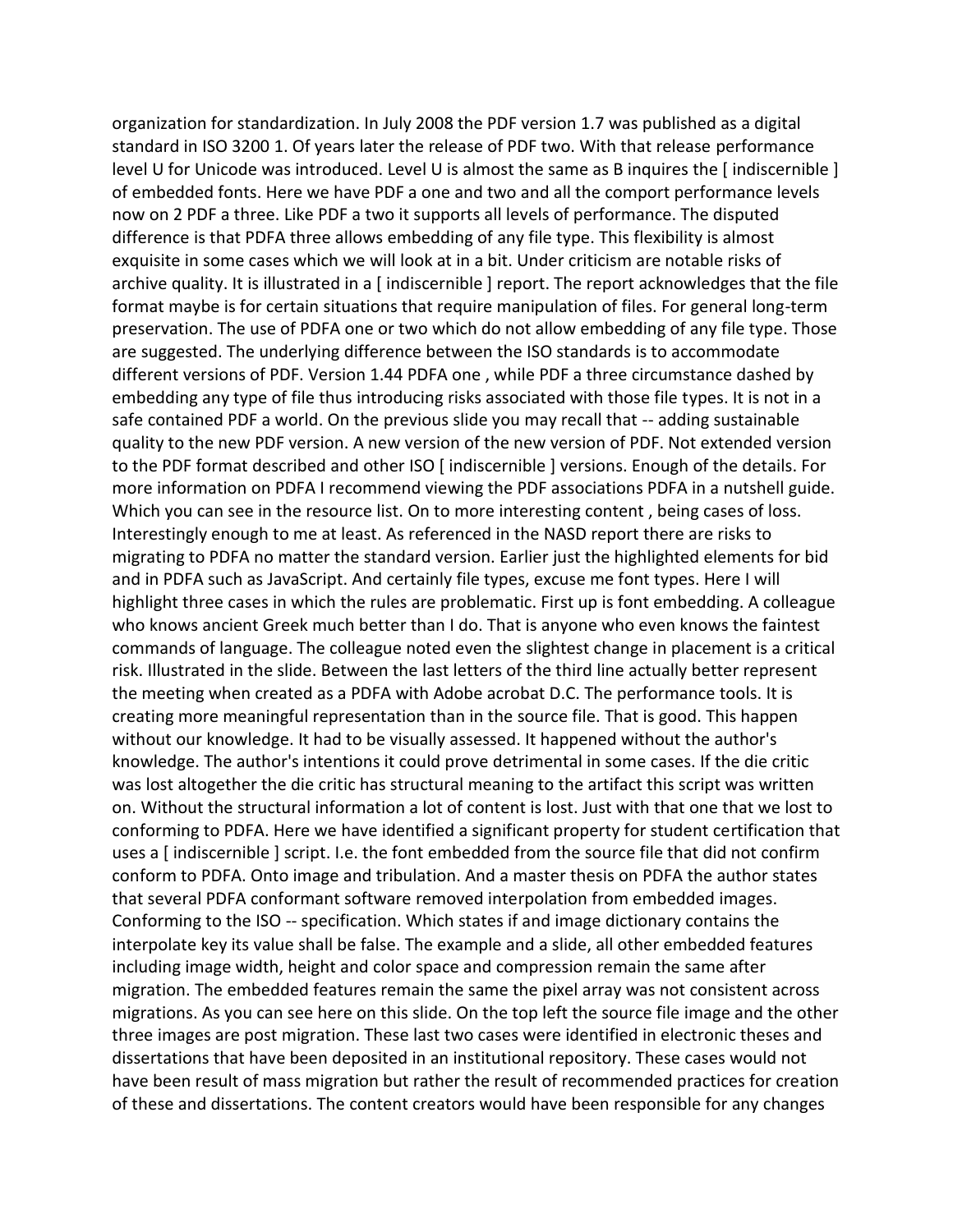to the file. We will look at the key to recommended practices within research institutions a little bit later. On to our final case. The archaeological has published notable research on their own investigation of PDFA's for cultural heritage data. These publications are rich with CAD files in GIS data and reading models and other complex digital objects. Which would generally not be allowed in PDFA, but are allowed in PDFA version 3. In a report on preserving the great literature explosion PDFA and digital explosion [ indiscernible ] limitations of PDFA for heritage data . the report we looked at earlier acknowledges cases in which embedding of any file type would be useful for capturing their original content. Despite the issues in the other concerns in the PDFA three. More evidence states that the appended or embedded content will lack the appropriate metadata that can provide important contextual information about complex data streams, that can assist in the assessment of significant properties, and can aid in the development of digital preservation strategy. Still the authors remain positive acknowledging that perhaps onerous familiarity of the complex embedded thoughts or embedded formats along the digital presentation community makes the task for enhancing [indiscernible] impossible. Among limitations in both preservation and access with a focus on preservation of look and feel rather than the actual data, even PDFA three files which allow embedded objects A difficult to extract and reprocess digitally if the objective in preserving and disseminating a piece of research is to capture the data in PDF a makes the data difficult for a machine to use the PDFA immediately becomes inadequate for any use before any consideration of digital preservation challenges and risks. We learned about some potential cases where PDFA would be problematic. Let's look at PDFA within a context of institutions. In these cases represented two institutional perspectives. Depository institutions and educational institutions. The latter which has the capacity to support the ongoing research lifecycle. The first at-bat being repository institutions such as the GPO or any of the with an 1100 depository libraries in the United States. These context digital preservation actions are subject to the notions of what you have is what you get and what you get is what you have. These institutions might have deposit guidelines and format policies or other documentation that mitigates potential risks. Ultimately indeed what you get is what you have. Unlike a research institution depository libraries and archives do not have the opportunity to work with creators. Research institutions are invested in the lifecycle and works. This perspective of her research institution is that [ indiscernible ] content creators will not always listen. Nevertheless in the case studies I referenced two student theses. University of Virginia and [ indiscernible ] are two among many research institutions which required the deposit of ISO files. They publish helpful guides for students when recording these files. They have to make retroactive modifications when transforming their files to a PDF a. They may not make thoroughly considered decisions in making those transformations when there fixing a deposit deadline. These guidelines are not supportive of the creation process. Remember creation is the entirety of a research lifecycle. Not just saving a single file. Let's think about research institutions. In order to receive grant funding projects must detail the [ indiscernible ] of their data. Creation and preservation exists within the data lifecycle. In order to preserve the data more easily users must be conscientious about how they create the data. The same could be said about electronic documents with embedded content. Like that we saw from the archaeology data service. Creators have the opportunity to learn about sustainable content creation practices and information stewards. Such as have the opportunity to guide them through the lifecycle creation process. As part of the digital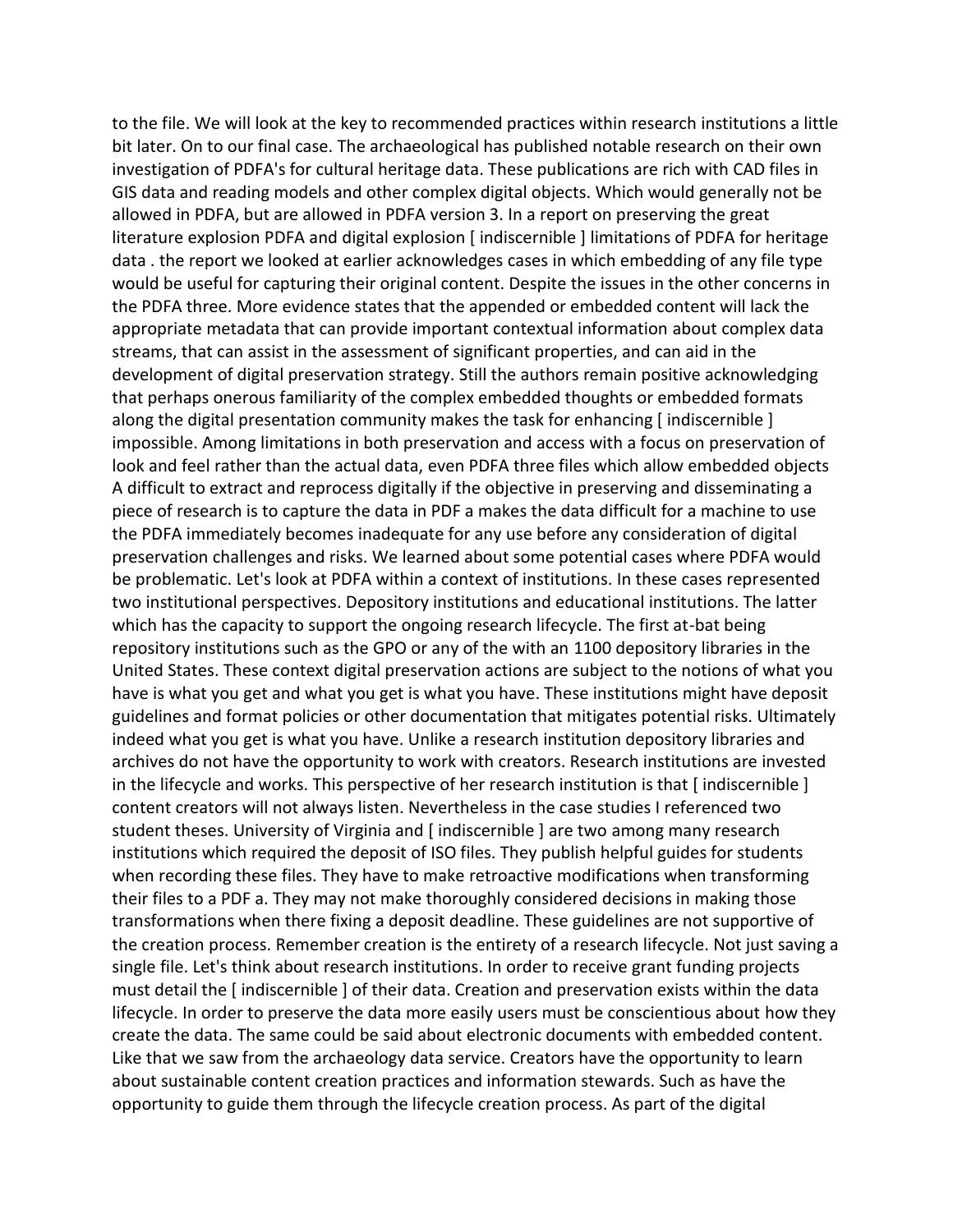preservation project the collaboration between Oxford and Cambridge they developed and delivered educational content on digital preservation. Of the publish web outlets introduction to the preservation guide. For students among the workshops here on how to format your dissertation libraries and research departments could support those users in how to create sustainable content in the form of a publication. Okay, I have taken you through way through much information on PDFA and some potential institutional perspectives. We are aware of the different versions of PDFA. Those dangerous in the requirements to assess our content and understand the content to mitigate those dangers. What is next? Unfortunately I do not have a solution for you nor will anyone just as PDFA isn't your silver bullet. Helpfully what you can take away from this plethora of information on PDFA 's information related to PDFA and research institutions. And actual files in the real world. Rather Jen just saying PDFA is good for this particular version of PDFA is good. It's important to have institutional policies for preservation requirement. To understand your content as Jessica noted earlier. And have a way to identify risks such as automated risks assessment. Rather than just dumping everything from PDF to PDFA or whatever file to PDFA in a total migration. Jessica Mensch and the PDF is a great tool for pushing through a PDFA document to identify what pieces and what components exist within the structure of the file. And from there you can say these particular components such as maybe a pot file, we cannot preserve a CAD file for whatever reason. You can say CAD files are problematic and we can have the embedded in our PDF. That needs to go through a workflow. Maybe you can have JavaScript. That's not problematic for your own workflows. That is something you would allow. Having an understanding of your collections and understanding what your institution specifically considers a risk and what is on your no list and why it is a no. Versus what are exceptions that PDFA does not actually allow. These checks would help you mitigate preservation risks without causing more preservation issues by imposing a mass migration from PDF to PDFA. Having an implementation of long-term recommendations for electronic content is important. If it is PDFA that is fine. If it is not PDFA is not the silver bullet. It's one solution and maybe it is not even that. I am going to stop there and say thank you. Here are some resources. Also the standards that I referenced. I suppose we will open it up for questions now. Thank you.

Thank you Jessica. I have not seen any questions come in yet. Now is the time everyone. Please go ahead and text your questions in the chat box. In the lower right-hand corner of your screen. We do have time for questions. Why you guys are thinking and possibly typing I will ask Ashley to send out the links to the webinar satisfaction survey. She has done it instantaneously. If you have to go please fill out the survey before you have to go. We will give it another minute or two for any more questions that come in. Last chance for questions everyone. To your knowledge how have the UVA and [ indiscernible ] guide [ indiscernible ] creation of PDF?

I simply pull the University of Virginia. Guides. I have to double check my references. They require PDFA Fort Deposit. There are some research institutions which require PDFA for electronic theses and dissertations. With that said if you are creating a PDFA in Adobe acrobat you may not actually be creating a PDFA. There may be issues that Adobe Acrobat does not capture. In its preflight. Or validation. That is where tools like PDF come in handy for identifying, or validating files as PDFA. I am not sure about the University of Virginia. To the [